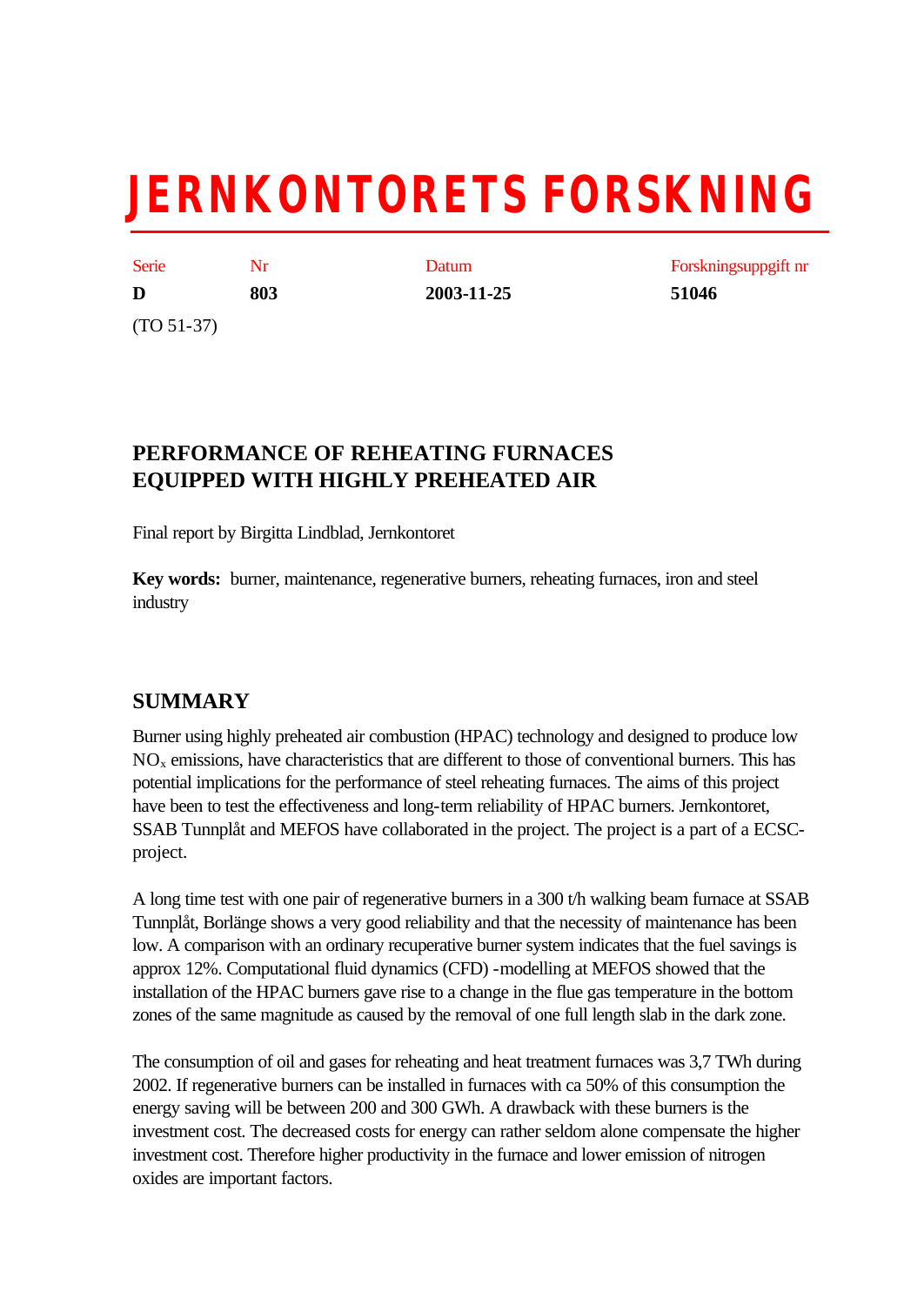ISSN 0280-249X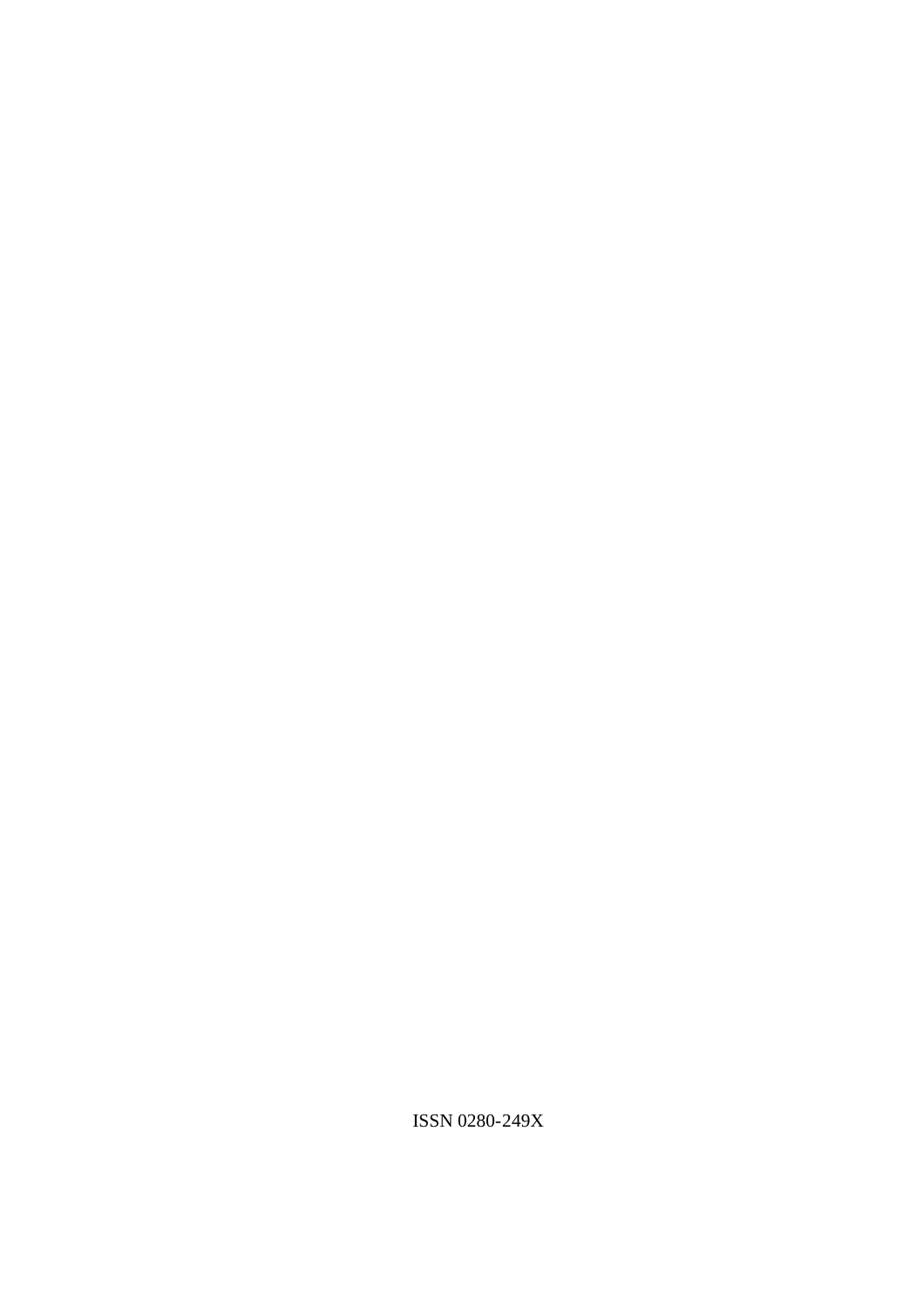# **TABLE OF CONTENTS**

| 1. |     | <b>INTRODUCTION</b>                          | 4  |
|----|-----|----------------------------------------------|----|
| 2. |     | <b>OBJECTIVES OF THE PROJECT</b>             | 5  |
| 3. |     | <b>DESCRIPTION OF ACTIVITIES</b>             | 5  |
|    | 3.1 | <b>Full Scale Industrial Tests</b>           | 5  |
|    | 3.2 | <b>Burner Installation</b>                   | 7  |
|    | 3.3 | Maintenance                                  |    |
|    | 3.4 | Heat Transfer Temperature Efficiency         | 7  |
|    | 3.5 | <b>Slab Test</b>                             | 7  |
| 4. |     | <b>RESULTS AND DISCUSSION</b>                |    |
|    | 4.1 | Maintenance                                  | 7  |
|    | 4.2 | Cleaning of ceramic balls                    | 9  |
|    | 4.3 | Heat Transfer Temperature Efficiency         | 10 |
|    | 4.4 | Slab test                                    | 10 |
| 5. |     | <b>CONCLUSIONS</b>                           | 12 |
| 6. |     | ASSESSMENT OF EXPLOITATION AND IMPACT OF THE | 13 |
|    |     | <b>RESEARCH RESULTS</b>                      |    |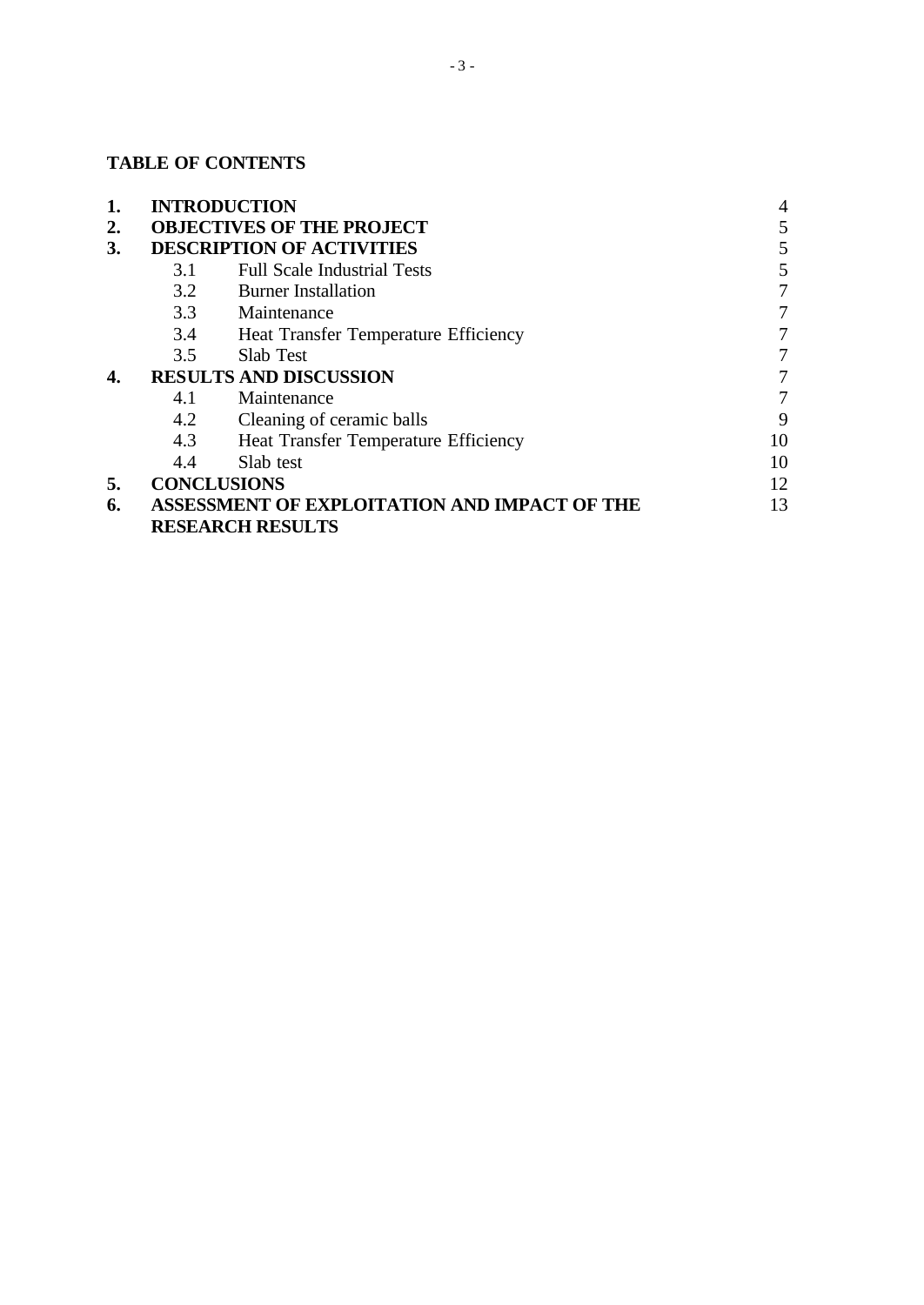#### **1. INTRODUCTION**

The development of burners, which claim to achieve high thermal efficiency and low  $NO<sub>x</sub>$ emissions, has generated interest in the steel industry because of their potential use in reheating furnaces. The burners employ highly preheated air combustion (HPAC) technology and generate flames with characteristics different to those of conventional burners. Although these burners have been available from a number of manufacturers for some years, there is limited experience of their use within the steel industry and concerns exist that they may present problems when fitted to some existing steel reheating furnaces. To address the issues of their use, a collaborative project between Corus UK and Jernkontoret (Sweden) was initiated and the work carried out with a financial grant from the European Coal and Steel Community

Despite advances in casting and rolling technology the requirement to reheat steel products is likely to remain an integral part of the steel industry's process route in the foreseeable future. Increasingly stringent product quality requirements, the need to maximise production and minimise costs, and legislation limiting gaseous emissions into the environment, is placing high demands on reheating furnace design and operation.

Legislative limits on the emissions of oxides of nitrogen  $(NO_x)$  is of particular relevance to steel reheating furnace operators because it poses a conflict between minimising  $NO_x$ emissions and maximising fuel efficiency. The use of 'first generation' designs of regenerative burners has resulted in significant improvements in the efficiency of fuel use, and thus reductions in  $CO_2$  emissions, but emissions of  $NO_x$  generally exceed current legislative limits or emissions guidelines. Unless measures are taken to reduce  $NO<sub>x</sub>$ , produced by such burner systems, their energy saving potential is unlikely to be fulfilled and the growth of highly preheated air combustion (HPAC) technology will be curtailed.

The development of 'low  $NO<sub>x</sub>$ ' regenerative burners offers reheating furnace operators the most cost effective solution, in most situations, for reducing  $NO<sub>x</sub>$  whilst maintaining the benefits of highly preheated air. However, there is limited experience of HPAC technology in steel reheating furnaces. Several burners of this type, available commercially, claim to produce  $NO<sub>x</sub>$ within current legislative limits and emissions guidelines. The manner by which high air preheat temperatures are achieved is generally the same as with conventional regenerative burners but the method of mixing of the air and fuel is different. This occurs primarily within the furnace chamber, rather than in a traditional burner quarl or tunnel, and it results in a 'flameless oxidation' combustion reaction. The characteristics of the flames produced are different to those of conventional nozzle mix or pre-mix burners and this has raised concerns about the compatibility of HPAC technology and the existing methodology of furnace design.

The use of high temperature combustion is expected to give the following long term benefits.

- A decrease of the energy consumption in reheating furnaces by 30% in relation to combustion with cold air. In relation to normal praxis today with preheated combustion air the saving can be about 15%. This will also decrease the emission of carbon dioxide.
- Improved gas flow in the furnace, which will give a better temperature distribution in the heated steel and therefore a higher quality of the finished product.
- The possibility of an increase on production in existing furnaces by 20%. The whole furnace length can be used for burner installation and effective heating.
- New shorter furnaces, which could decrease the investment cost.
- Emissions of nitrogen oxides, which will be in accordance with very strict demands from the environmental authorities.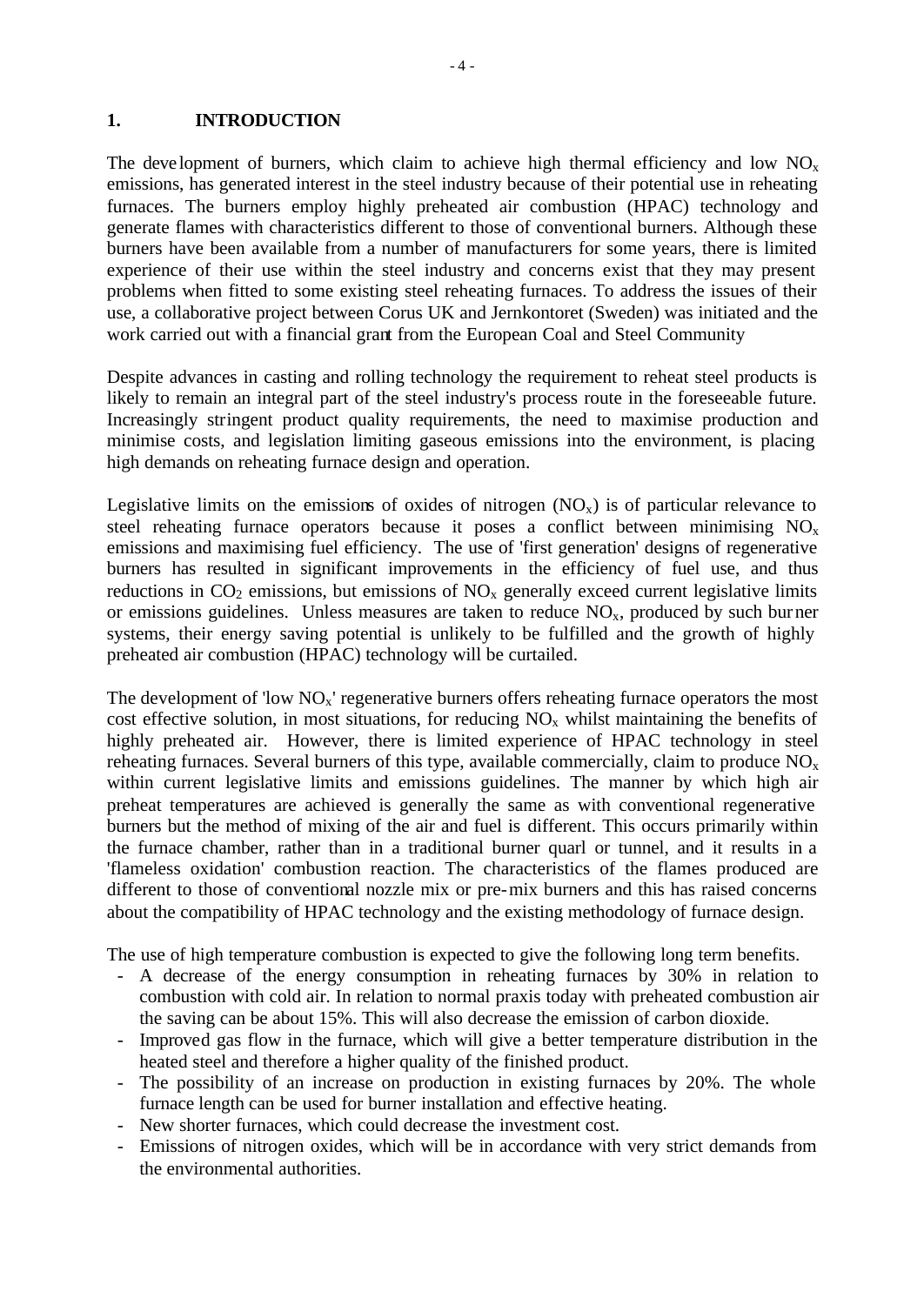#### **2. OBJECTIVES OF THE PROJECT**

The principle objectives of the project have been

- to confirm and demonstrate the possibility of technological innovation in which both high thermal efficiency and low nitric oxides emission can be achieved simultaneously
- to demonstrate the reliability and effectiveness when HPAC technology is used

A full-scale industrial test of HPAC burners in a 300 t/h oil-fired walking beam furnace at SSAB Tunnplåt, Borlänge has been performed in the project.

# **3. DESCRIPTION OF ACTIVITIES**

The primary objective of the industrial installation of regenerative burners at SSAB Tunnplåt AB was to demonstrate the reliability and effectiveness when HPAC technology is used. The installation also provided possibilities for measuring emissions, furnace pressure etc. in an actual plant.

# *3.1 Burner Installation*

SSAB Tunnplåt AB in Borlänge has installed one pair of regenerative burners in a walking beam furnace (furnace 302), which is heated with heavy fuel oil. The installation consists of two burners, which in regenerative mode burns in a sequence of 60 seconds each interval (changeover between burning fuel and suction of waste gas every minute).

The furnace in which the new burners have been installed (Fig. 6) has a production level of 300 tons per hour (nominal). The HPAC burners are installed in the preheating zone of the furnace where no burners previously are installed. After the preheating zone there is a heating zone (zone 2). The capacity of the new installation is about 10 % of the capacity in zone 2. Each HPAC burner has the capacity of ~2MW. Burners with higher capacity were too voluminous to fit in the available area at the furnace without major changes in the furnace construction. Above zone 2 there is also a burning zone (zone 1) which has the same capacity as zone 2. The total number of burners in the furnace is 119.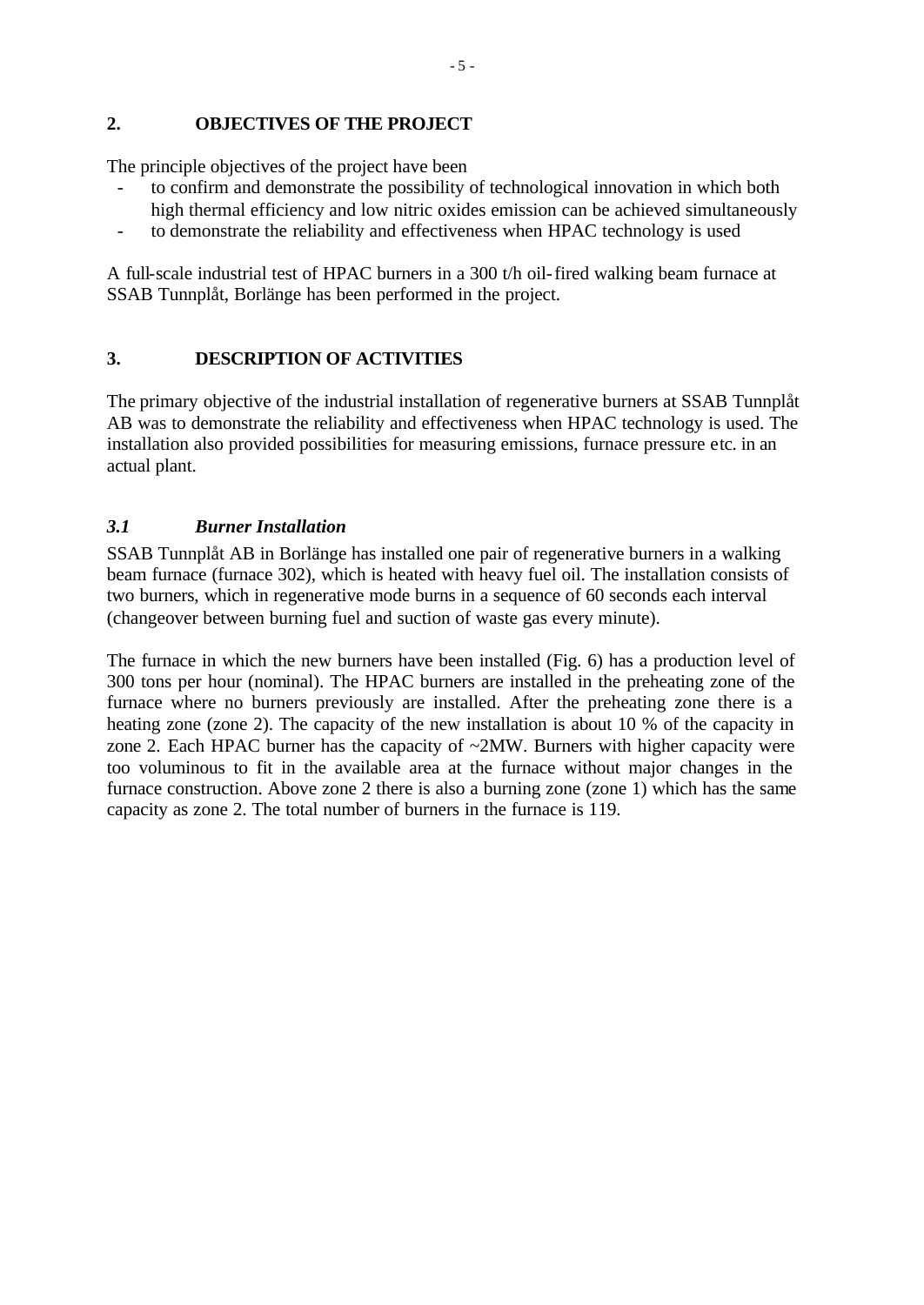

**Fig. 1. Furnace 302 at SSAB (north side)**

The HPAC burners (Fig. 7) are in regenerative mode when the atmosphere temperature in the preheating zone is over 800 °C. When the atmosphere temperature is lower, both burners will burn at the same time without using preheated air. The atmosphere temperature in the preheating zone was around 1050-1000  $^{\circ}$ C and the preheated air was about 900-1000  $^{\circ}$ C.



**Fig. 2. Regenerative burner installation at SSAB (north side)**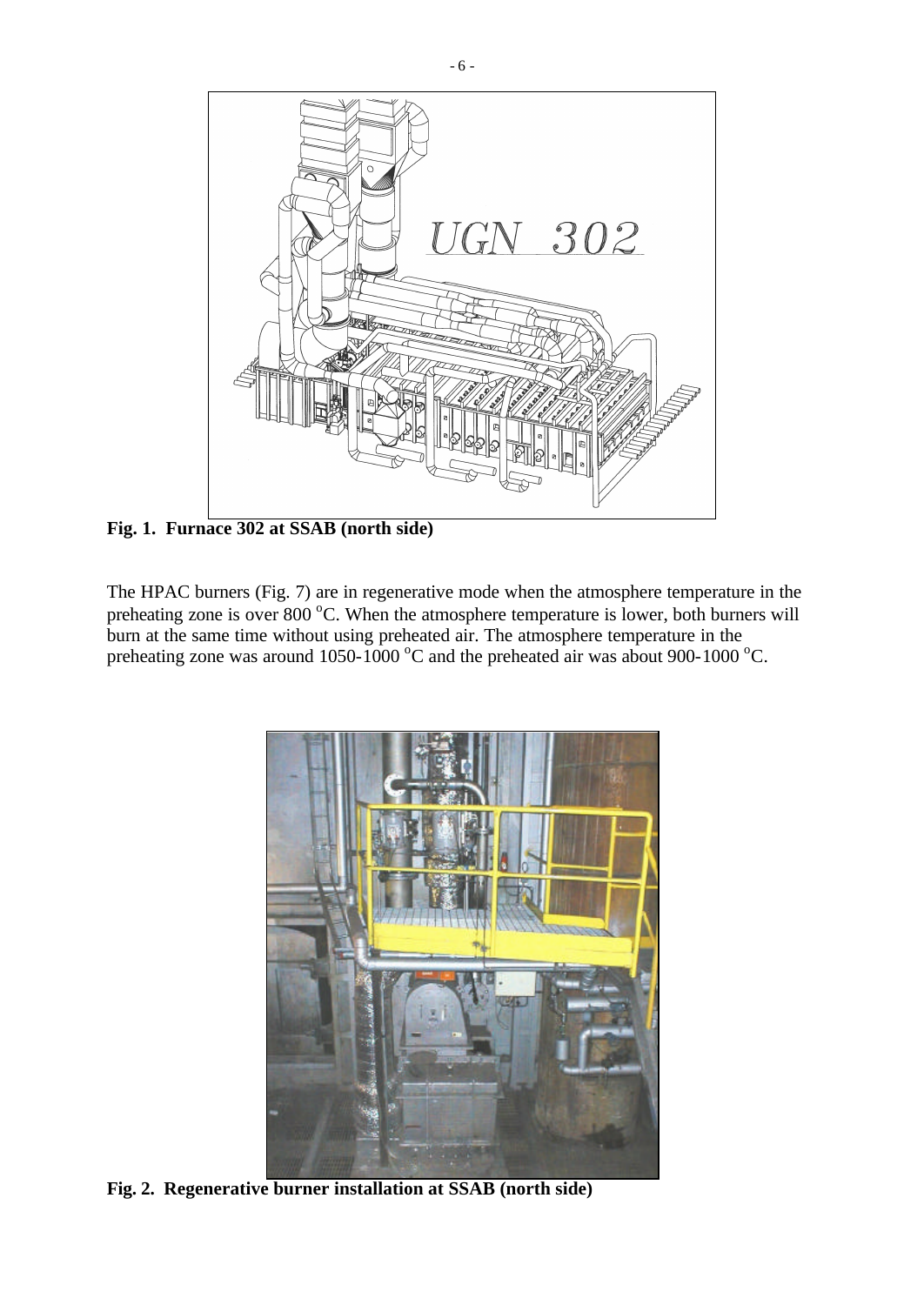#### *3.2 Maintenance*

Since the installation was made a long time test has been running. The scope of this test was to check the reliability of the HPAC technique and the necessity of maintenance on the installation. The long time test has until 30 June 2002 been running 6634 hours in regenerative burning mode consuming 1 065 000 litres of oil. The long time test was done without any preventive maintenance with the main aim to show the reliability and check the limits of the burner.

# *3.3 Heat Transfer Temperature Efficiency*

Two tests have been made for evaluating the heat transfer temperature efficiency of the ceramic balls heat exchanger. One "simple"test to see if cleaning of the ceramic balls during the summer stop 2001 had any effect and one with more accuracy to see the efficiency of the heat exchanger.

# *3.4 Slab test*

The slab test, co-ordinated by MEFOS, has been carried out in December 2000. The test consisted of recording the heating curve inside the furnace and the level of the furnace pressure,  $CO$ ,  $O_2$  and  $NO<sub>X</sub>$ . To be able to record these parameters two thin heat-resistant tubes was attached to the test slab during the experiment. The test itself was done in a very successful way. No unexpected delays occurred and all measuring equipment was working in the right way.

During the experiment logging files were created by the Furnace Optimising Control System for Reheating Furnaces FOCS-RF. Slabs and tracking data were stored in an event file. The measured gas and wall/roof temperatures, the fuel and air flows to the control zones, etc. were stored in a signal file. These two files can be used by STEELTEMP<sup>®</sup> 3D to recreate the furnace operation during the trials.

# **4. RESULTS AND DISCUSSION**

# *4.1 Maintenance*

The maintenance has mainly been related to four specific fields, the fans, the waste gas valve, the so thermocouple and the cleaning of the ceramic balls in the heat exchanger.

The thermocouple for this test must have a rather fast response time, this means small dimensions and short life time. In normal applications the fast response time is not so important the thermocouple can be made for longer lift time.

One of the waste gas fans broke down  $11<sup>th</sup>$  of June 2002. The housing of the fan cracked with the result that the impeller and axle was damaged. The fans were installed on the furnace roof where there is relatively high ambient temperature. This is of course not an optimal placement and the exchange of the drive belts and compensators are probably a result of the ambient temperature.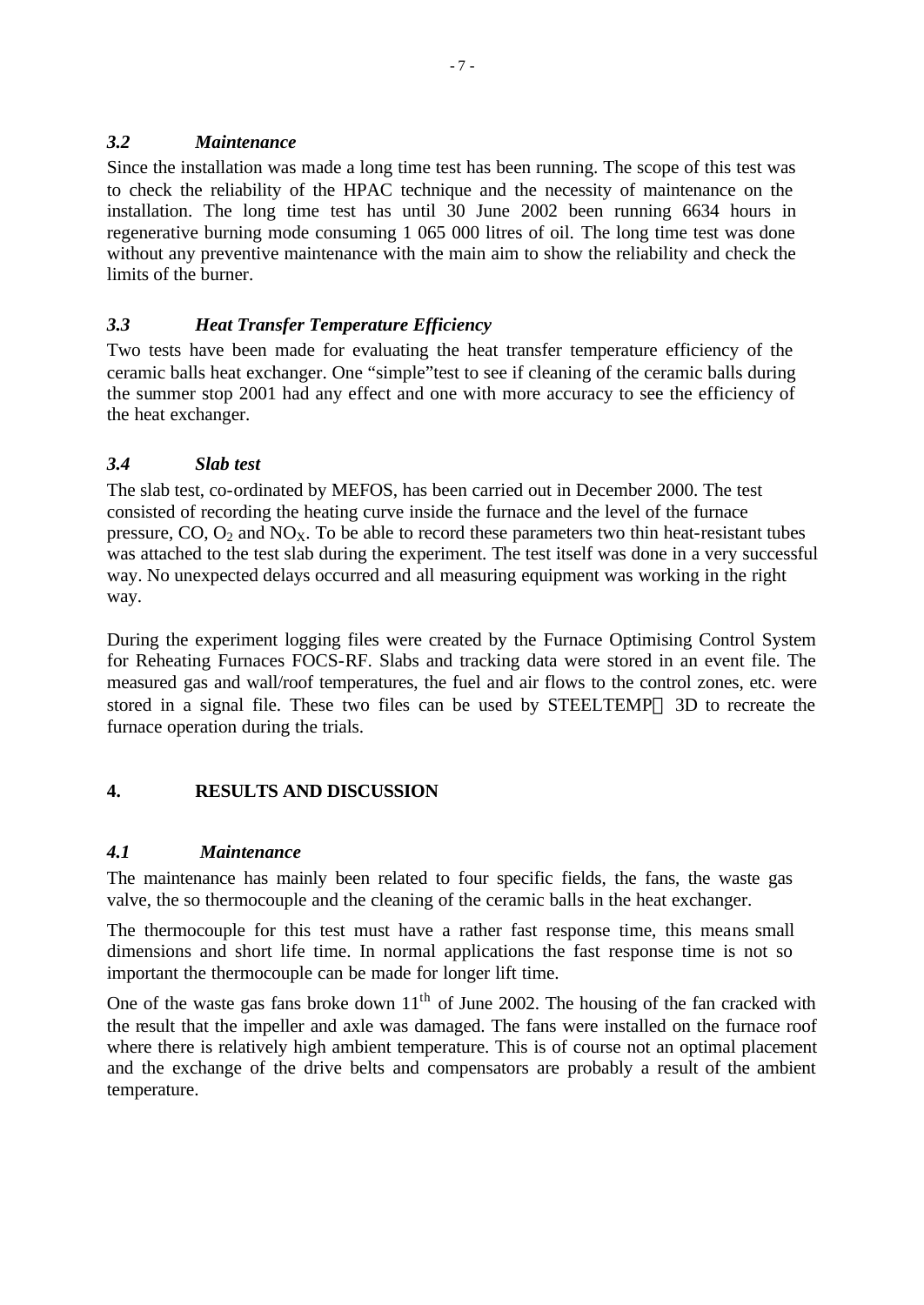

**Fig. 3. Maintenance events 1999-2002**

In September 2001 one of the waste gas valves sealing broke down. The waste gas valve sealing that was damaged was probably a result of the sulphur content in the heavy fuel oil (0.4%) and can be solved by selecting another material in the sealing.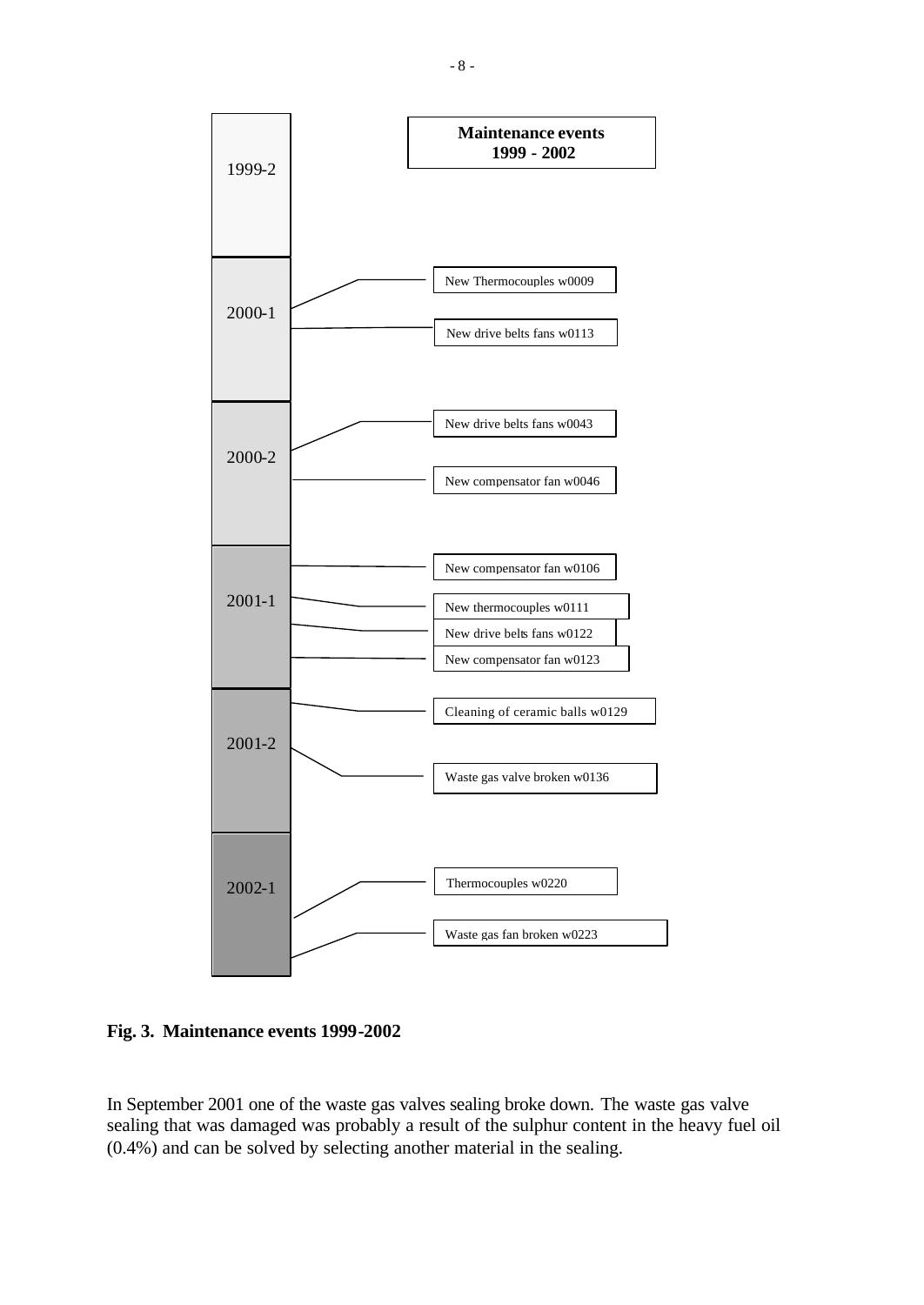#### *4.2 Cleaning of ceramic balls*

When the temperature element in the bottom of one of the heat exchangers was examined before the summer holidays 2000 it was covered with a greasy substance, probably due to the oil in the waste gas. The ceramic balls where not cleaned during the planned stop in the summer of 2000. During summer 2001 the ceramic balls was taken out from the heat exchanger and cleaned in a pot-mixer. The top layer of balls,  $3 - 5$  cm, where covered with a layer of easy removable soot, Fig. 25. The soot analyse pointed out iron oxide as the major component .No noticeable pressure drop depending of the soot layer has been seen.



#### **Fig. 4. Detail of ceramic balls before cleaning summer 2001 (diameter 13-15 mm)**

The maintenance costs for the test period is shown in Fig. 26. Notice that the cost for purchasing and installing a new waste gas fan, which broke down a few days before end of test (~6000 EUR) is not included in the diagram.



**Fig. 5. Maintenance cost at SSAB**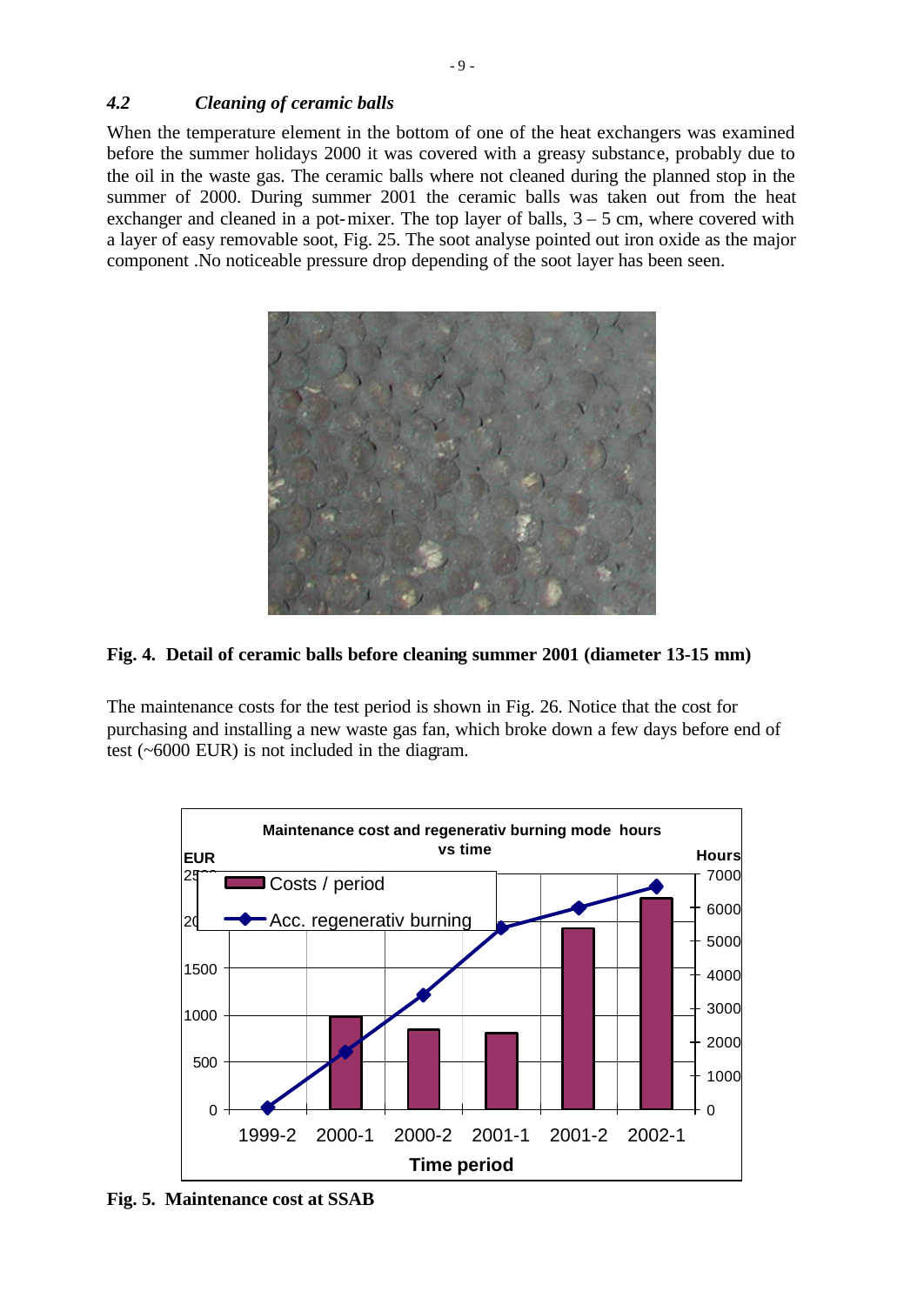### *4.3 Heat Transfer Temperature Efficiency*

The heat exchange after the cleaning of the ceramic balls did not show any measurable changes. A "simple" evaluation of the temperature efficiency did not show any significant changes of the efficiency. In June 2002 a more accuracy test was made to find out the efficiency of the heat transfer for the heat exchanger. Thermocouple with verified time constants was installed in the heat exchanger to overcome the problem that the thermocouples never reach a stabilized temperature. The correct value was then mathematically calculated. The sample time was also shorter then normal data sampling, i.e. 0,5 sec instead of 15 sec, to increase the accuracy. The temperature efficiency and heat recovery ratio were in order of 87.7%  $\pm$ 2% and 75.9%  $\pm$ 2.3% respectively at standard cycling (60 seconds) time.

A test at constant load with different burning interval (50 - 70 seconds) was also made. The burning interval did not show any effect of the heat recovery rate and the airside temperature efficiency.

#### *4.4 Slab test*

The results of the measurements of the  $O_2$ ,  $CO$ ,  $SO_2$  and  $NO_x$  contents in the flue gases and the furnace temperature on the bottom surface of the test slab have can be seen in Fig. 27. To simplify the evaluation of the measurements the position of the HPAC burners and the boundaries between the dark zone, the preheating zone, the heating zones and the soaking zone have been marked in the plotted diagram. The diagram shows clearly the influence on the flue gas temperature and  $O<sub>2</sub>$  contents from the changeover of the HPAC burners between burning and suction mode. The oxygen contents in the flue gases vary up and down around 4 vol  $\%$  O<sub>2</sub> with a time period of 2 min, before the test slab has reached the HPAC burners. Then the fluctuation ceases. However, the fluctuations in the flue gas temperatures can be seen in almost the whole dark zone, caused by the radiation from the flames of the burners.



**Fig 6. Furnace conditions measured at the bottom surface of a test slab in the walking beam furnace**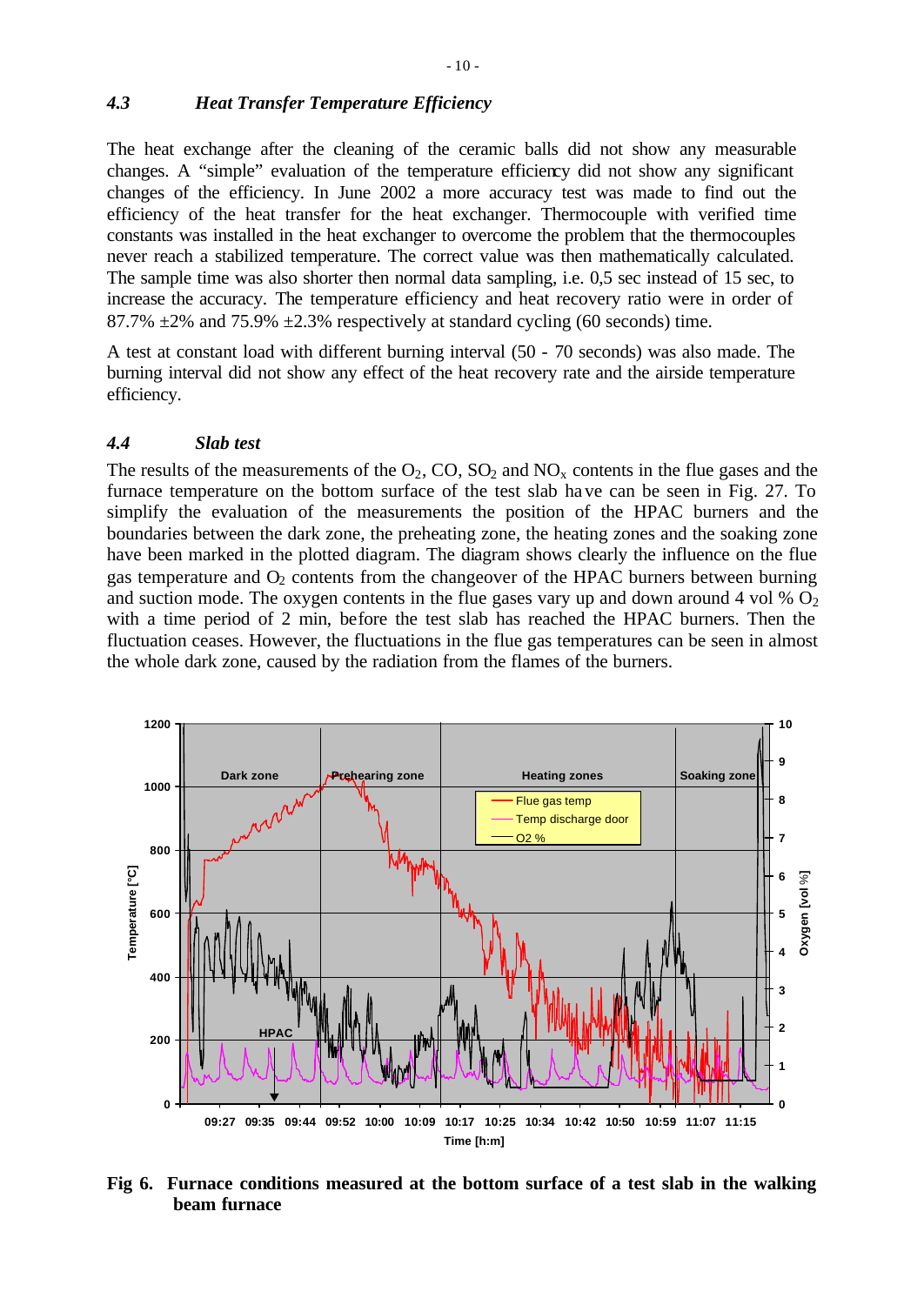The STEELTEMP $^{\circledR}$  3D dynamical heating model was used to calculate the heating curve of the test slab. the trial and to generate input data for STEELTEMP<sup>®</sup> CFD for a submodel, consisting of the dark zone with HPAC burners. The gas velocity fields can be seen in Fig 28 in a plane at the level of the burner. Generally, the velocities are high in the vicinity of the HPAC burners and the two waste gas outlets. The HPAC burner flame is deflected by the upstream coming flue gases, which also can be observed during operation. The gas temperature field at the same level can be seen in Fig 29.



#### **Fig 7 The velocity field in the data in the data in SAB's furnace # 302 at burner level. The velocity scale is 0.2 relative to the furnace. Viewpoint is from a position above the furnace.**



**Fig. 8 The temperature fields in yz-planes of the dark zone of SSAB's furnace # 302 at burner level. The temperatures are given in ºC. Viewpoint is from a position above the furnace.**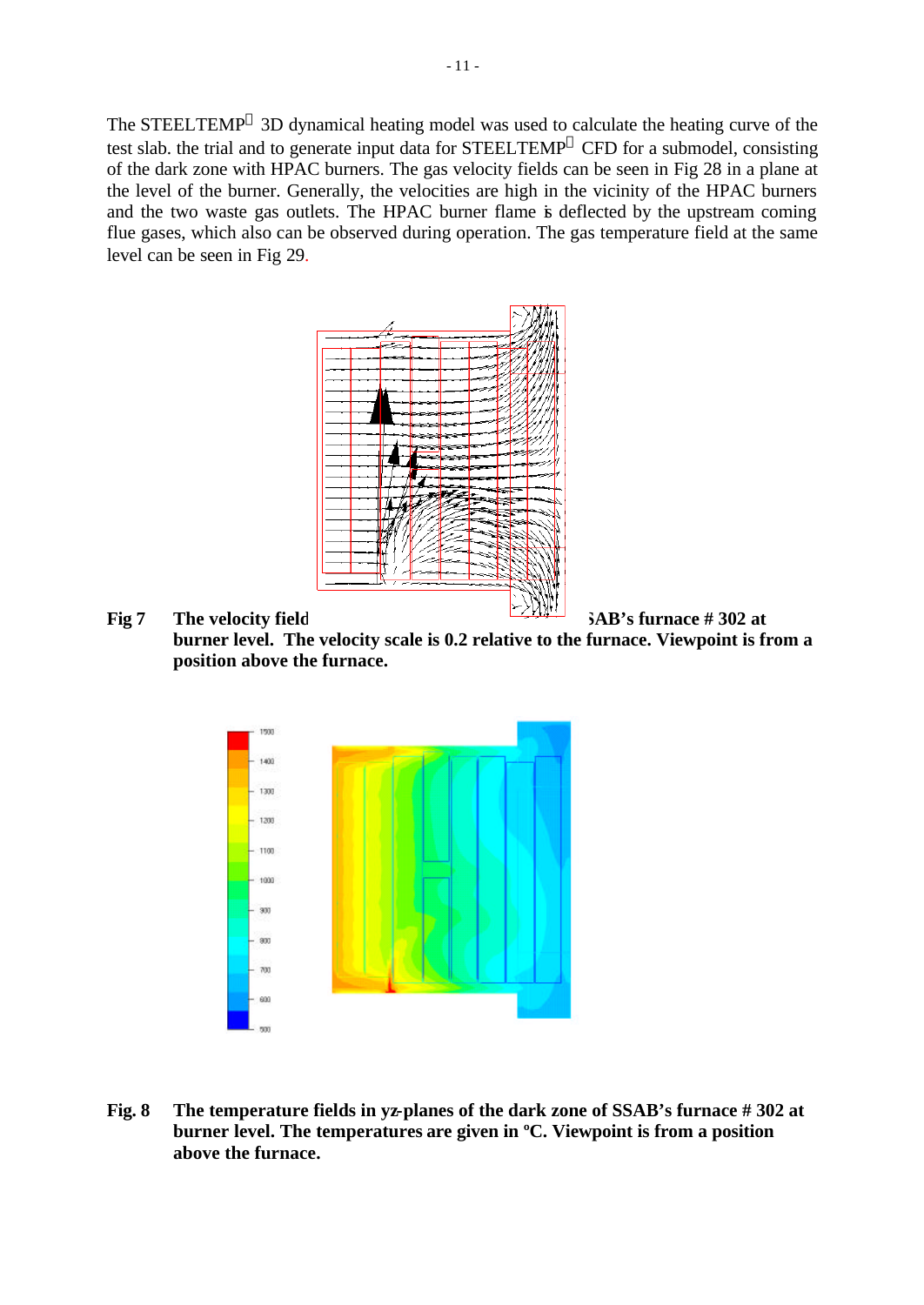The increase of productivity obtained with a pair of HPAC burners installed in dark zone 10 was evaluated for a *steady-state* case. The calculations are made with the complex heating model of STEELTEMP 3D.

First the heating curve of the slabs is calculated without the pair of HPAC burners installed. In the discharge position the mean temperature in cross-section 4 of the slabs is 1172 °C. Then the same calculation is made with the HPAC burners installed in dark zone 10. At the discharge position the slabs will now have a mean temperature of 1190 °C in cross-section 4. Finally, a number of calculations are made when the drop-out interval is decreased until the mean temperature in cross-section 4 reaches 1172 °C, valid for the case without the HPAC burners installed. The drop-out interval obtained is 5 min 3 s. Hence, it is concluded that the installation of a pair of HPAC burners in dark zone 10 gives rise to an increase in productivity of approximately 2 %.

#### **5. CONCLUSIONS**

The work, which has been carried out in a production furnace shows that regenerative burners be considered for application to existing steel reheating furnaces.

The long time test of a pair of regenerative burners in a oil-fired furnace shows a very good reliability and that the necessity of maintenance on the installation has been low. To avoid some maintenance problems it is important to choose the right materials and places for the equipment. The test shows also that it is possible to run this burner more than a year without cleaning the ceramic ball in the heat exchanger without any significant loss of performance. The effect of cycling time on the performance of the burner has been measured. It is certain that the heat recovery ratio and temperature efficiency are almost not affected with cycling time for this type of regenerator.

A comparison with an ordinary recuperative burner system gives that the fuel savings is approx 12% due to the higher heat recovery ratio. The one pair of regenerative burners has been modelled to increase the productivity in the furnace with 2%. The measurement of the  $NO<sub>x</sub>$ contents in the flue gases in the vicinity of the HPAC burners also showed that the pair of HPAC burners did not add any extra contribution to the total amount of  $NO<sub>x</sub>$  concentrations of ca. 150 ppm (4  $%$  O<sub>2</sub> content).

Modelling techniques, such as computational fluid dynamics packages, can be used as a tool to optimise furnace design and the position of burners. However, caution should be practiced in the modelling approach and consideration given to the cyclic nature of HPAC burner operation. Time dependent, rather than steady state, solutions may be appropriate in some cases.

The consumption of oil and gases for reheating and heat treatment furnaces was 3,7 TWh during 2002. If regenerative burners can be installed in furnaces with ca 50% of this consumption the energy saving will be between 200 and 300 GWh. A drawback with these burners is the investment cost. The decreased costs for energy can rather seldom alone compensate the higher investment cost. Therefore higher productivity in the furnace and lower emission of nitrogen oxides are important factors.